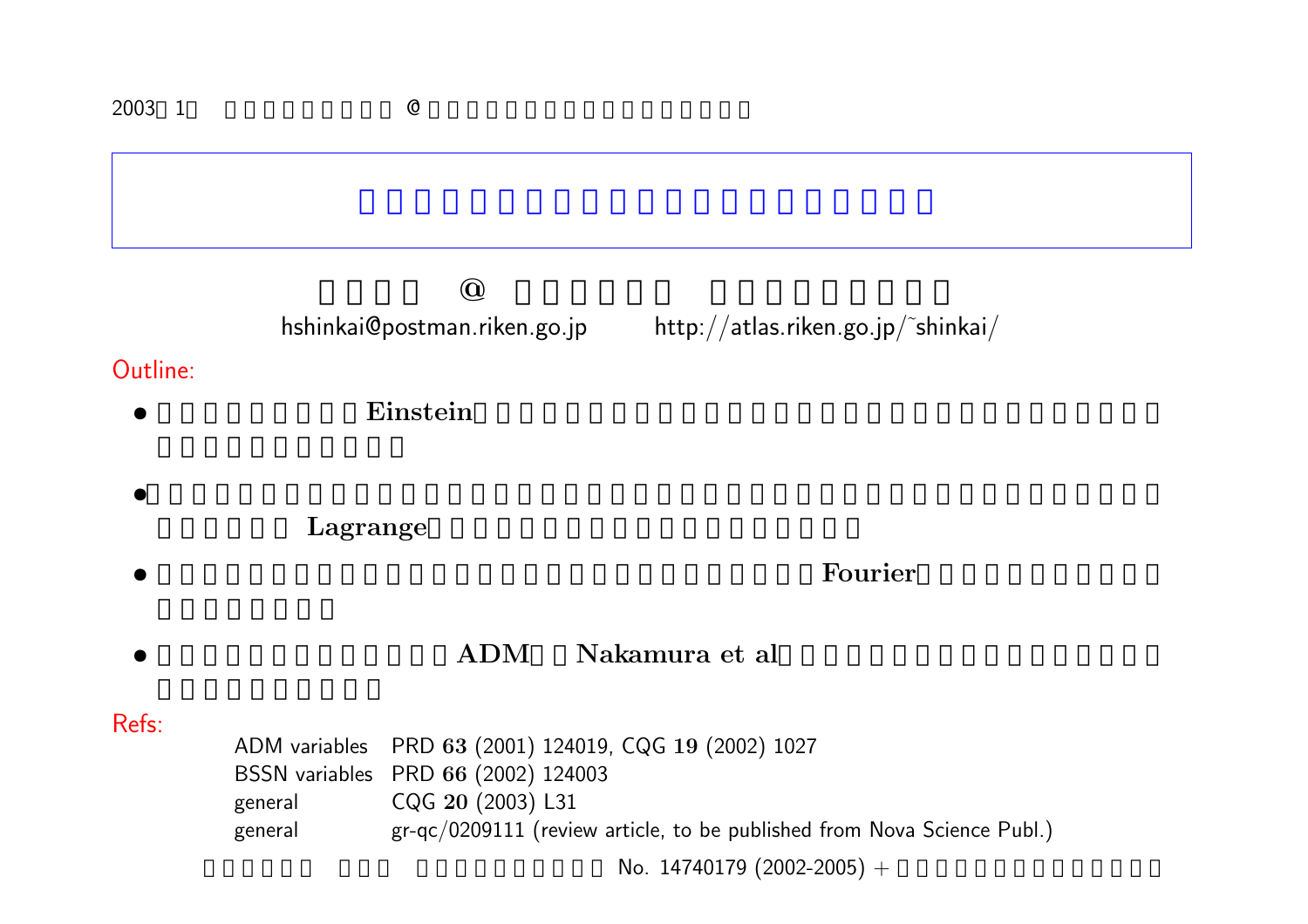Best formulation of the Einstein eqs. for long-term stable & accurate simulation?

Many (too many) trials and errors, not ye<sup>t</sup> <sup>a</sup> definit recipe.



- strategy 0: Arnowitt-Deser-Misner formulation
- strategy 1: Shibata-Nakamura's (Baumgarte-Shapiro's) modifications to the standard ADM
- strategy 2: Apply <sup>a</sup> formulation which reveals <sup>a</sup> hyperbolicity explicitly
- strategy 3: Formulate <sup>a</sup> system which is "asymptotically constrained" against <sup>a</sup> violation of constraints

By adding constraints in RHS, we can kill error-growing modes  $\Rightarrow$  How can we understand the features systematically?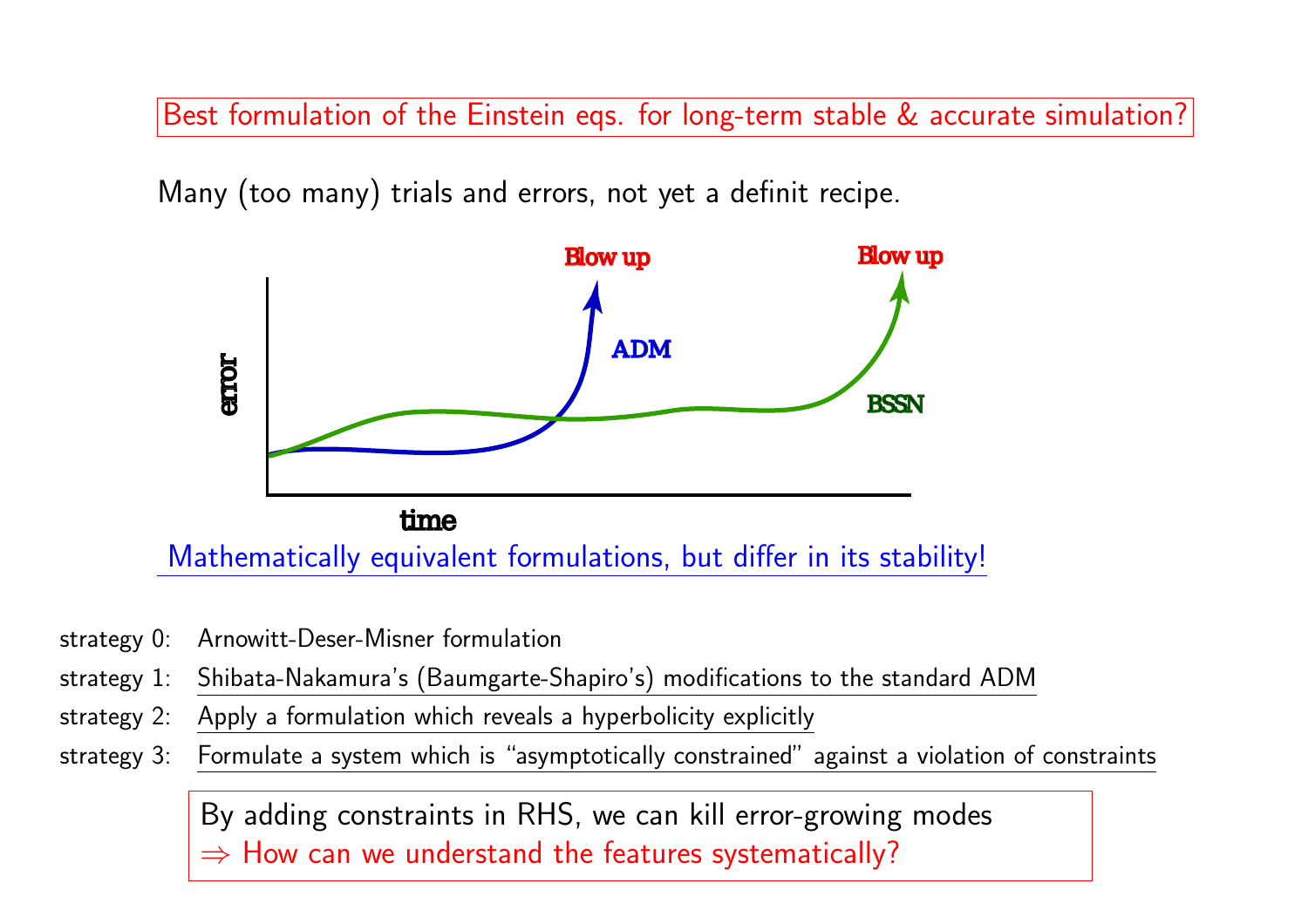### strategy <sup>0</sup> The standard approac<sup>h</sup> :: Arnowitt-Deser-Misner (ADM) formulation (1962)



|                | Maxwell egs.                                                 | ADM Einstein eq.                                                                                                                                                                                                                                                                                                                                                                                                                                        |
|----------------|--------------------------------------------------------------|---------------------------------------------------------------------------------------------------------------------------------------------------------------------------------------------------------------------------------------------------------------------------------------------------------------------------------------------------------------------------------------------------------------------------------------------------------|
| constraints    | div $\mathbf{E} = 4\pi\rho$                                  | $\overline{^{(3)}R + (\text{tr}K)^2} - K_{ij}K^{ij} = 2\kappa\rho_H + 2\Lambda$                                                                                                                                                                                                                                                                                                                                                                         |
|                | $div \mathbf{B} = 0$                                         | $D_i K^j_i - D_i \text{tr} K = \kappa J_i$                                                                                                                                                                                                                                                                                                                                                                                                              |
| evolution eqs. | $-\frac{1}{c}\partial_t \mathbf{B} = -\text{rot }\mathbf{E}$ | $\frac{1}{c}\partial_t \mathbf{E} = \mathsf{rot} \ \mathbf{B} - \frac{4\pi}{c}\mathbf{j} \ \left  \begin{array}{c} \partial_t \gamma_{ij} = -2 N K_{ij} + D_j N_i + D_i N_j, \\ \partial_t K_{ij} = N(\ ^{(3)}R_{ij} + \text{tr} K K_{ij}) - 2 N K_{il} K^l{}_j - D_i D_j N \end{array} \right.$<br>$+(D_iN^m)K_{mi}+(D_iN^m)K_{mj}+N^mD_mK_{ij}-N\gamma_{ij}\Lambda$<br>$-\kappa\alpha\left\{S_{ij}+\frac{1}{2}\gamma_{ij}(\rho_H-\text{tr}S)\right\}$ |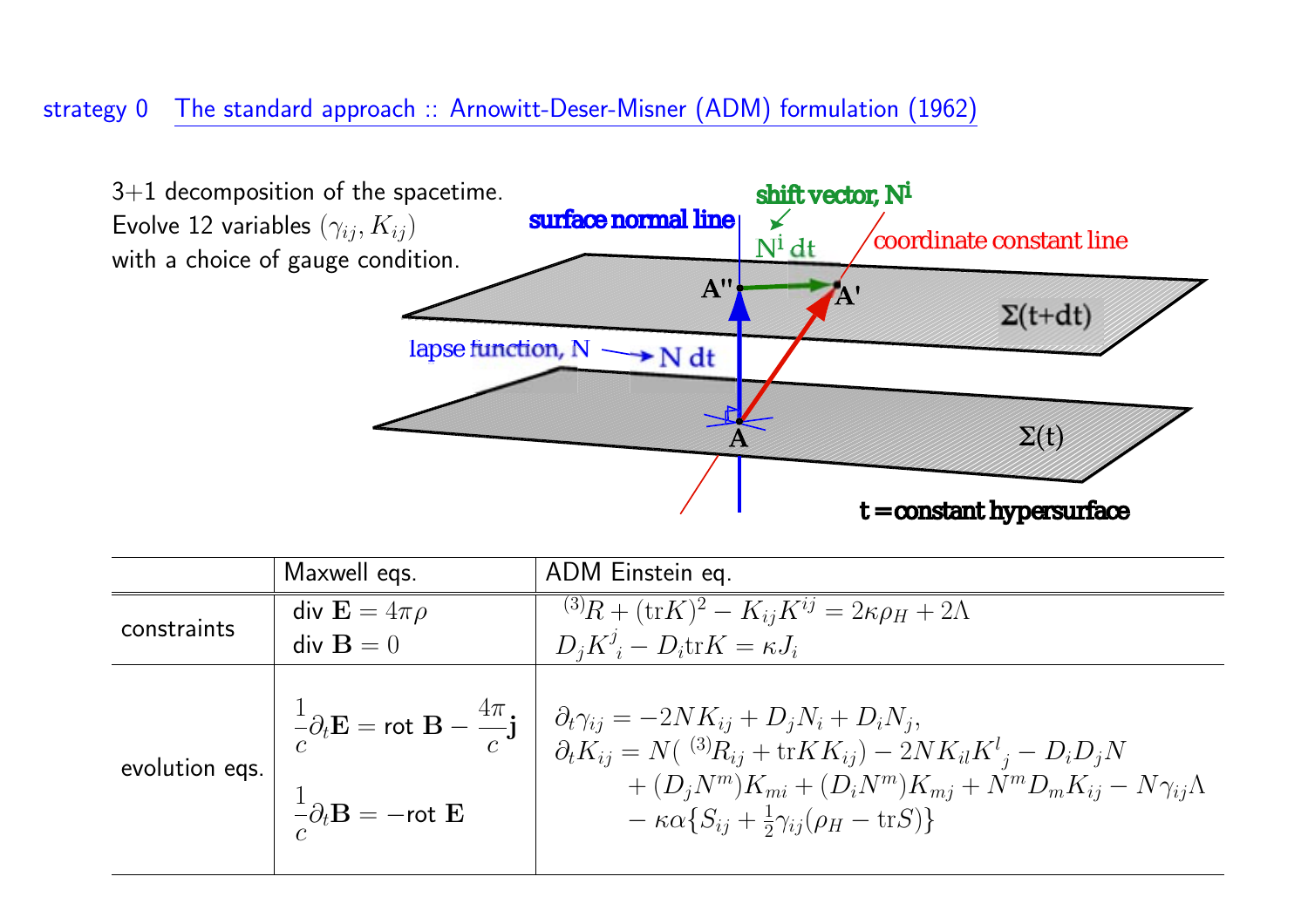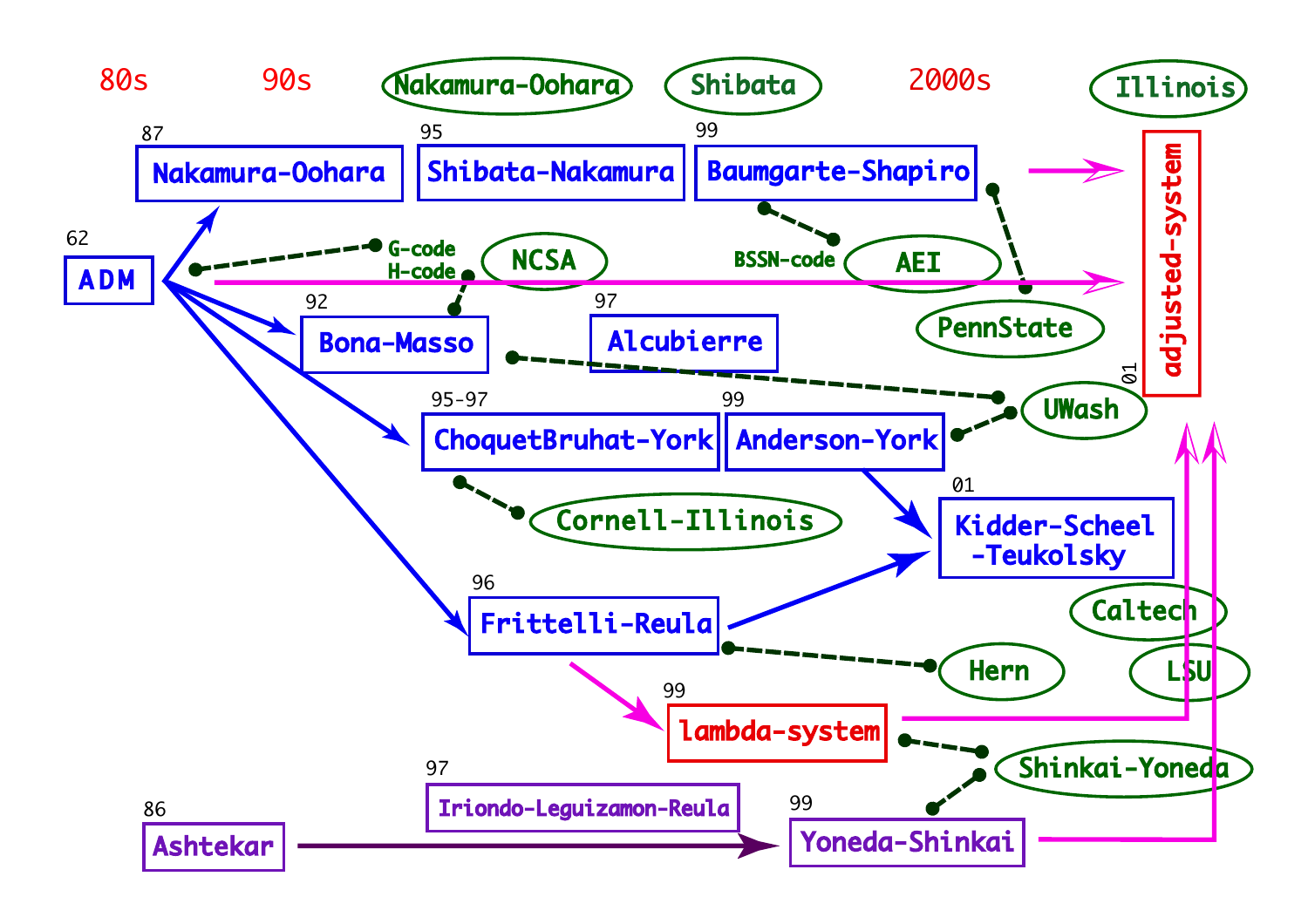strategy 3 Formulate <sup>a</sup> system which is "asymptotically constrained" against <sup>a</sup> violation of constraints **"Asymptotically Constrained System"** – Constraint Surface as an Attractor



method 1:  $\lambda$ -system (Brodbeck et al, 2000)

- **–** Add aritificial force to reduce the violation of constraints
- **–** To be guaranteed if we apply the idea to <sup>a</sup> symmetric hyperbolic system.

method 2: Adjusted system (Yoneda HS, 2000, 2001)

- **–** We can control the violation of constraints by adjusting constraints to EoM.
- **–** Eigenvalue analysis of constraint propagation equations may prodict the violation of error.
- **–** This idea is applicable even if the system is not symmetric hyperbolic.  $\Rightarrow$

for the ADM/BSSN formulation, too!!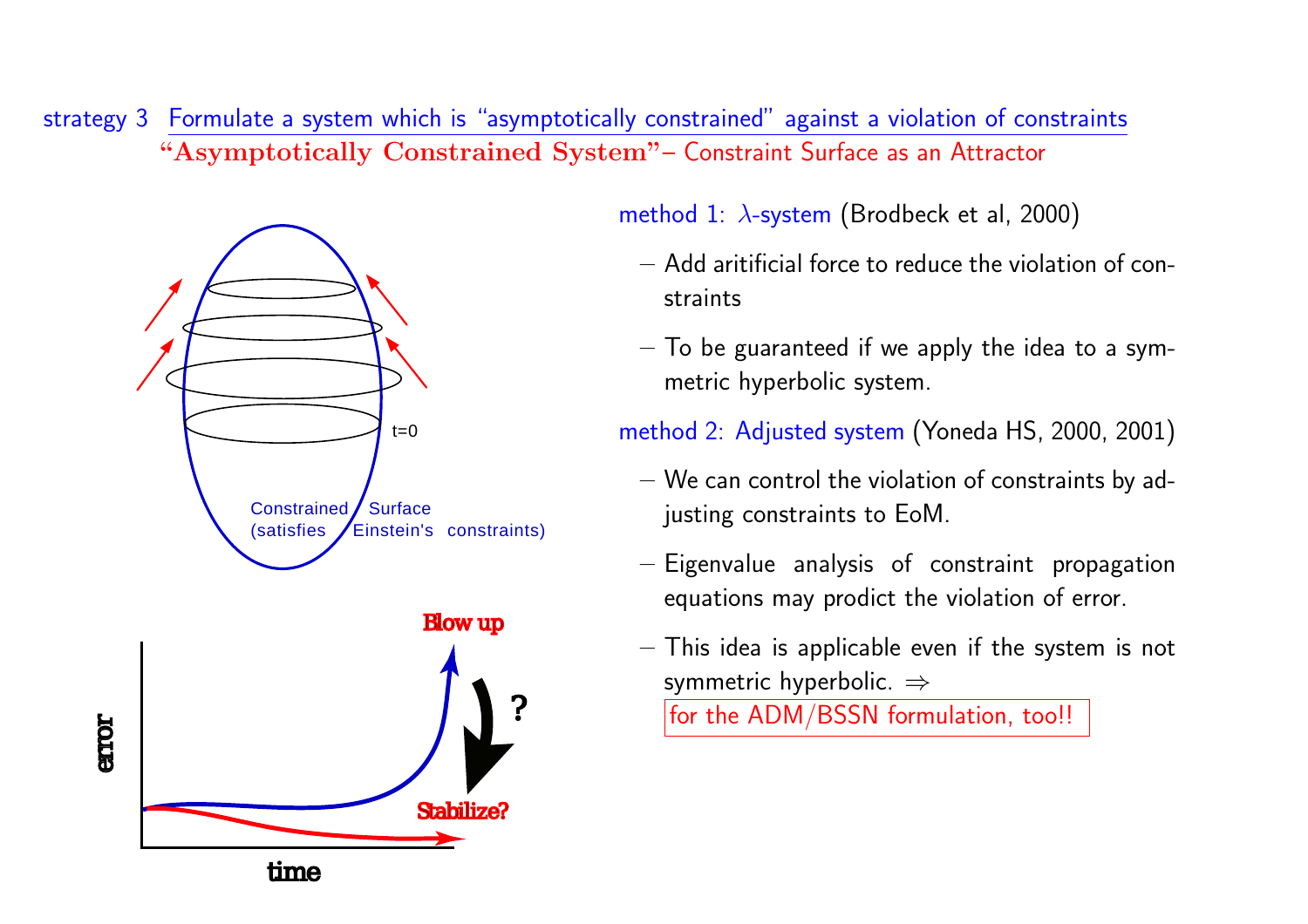## Idea of "Adjusted system" and Our Conjecture

CQG18 (2001) 441, PRD <sup>63</sup> (2001) 120419, CQG <sup>19</sup> (2002) <sup>1027</sup>

### General Procedure

- 1. prepare <sup>a</sup> set of evolution eqs.
- 2. add constraints in RHS
- 3. Choose appropriate  $F(C^a, \partial_b C^a, \cdots)$ to make the system stable evolution

### How to specify  $F(C^a, \partial_b C^a, \cdots)$  ?

- 4. prepare constraint propagation eqs.
- 5. and its adjusted version
	-
- 6. Fourier transform and evaluate eigenvalues  $\partial_t \hat{C}^k = \underbrace{A(\hat{C}^a)}$  $\hat{C}^k$

**Conjecture:** Evaluate eigenvalues of (Fourier-transformed) constraint propagation eqs. If their  $(1)$  real part is non-positive, or  $(2)$  imaginary part is non-zero, then the system is more stable.

$$
\partial_t u^a = f(u^a, \partial_b u^a, \cdots)
$$

$$
\partial_t u^a = f(u^a, \partial_b u^a, \cdots) \underbrace{+ F(C^a, \partial_b C^a, \cdots)}
$$

$$
\partial_t C^a = g(C^a, \partial_b C^a, \cdots)
$$

$$
\partial_t C^a = g(C^a, \partial_b C^a, \cdots) \underbrace{+ G(C^a, \partial_b C^a, \cdots)}
$$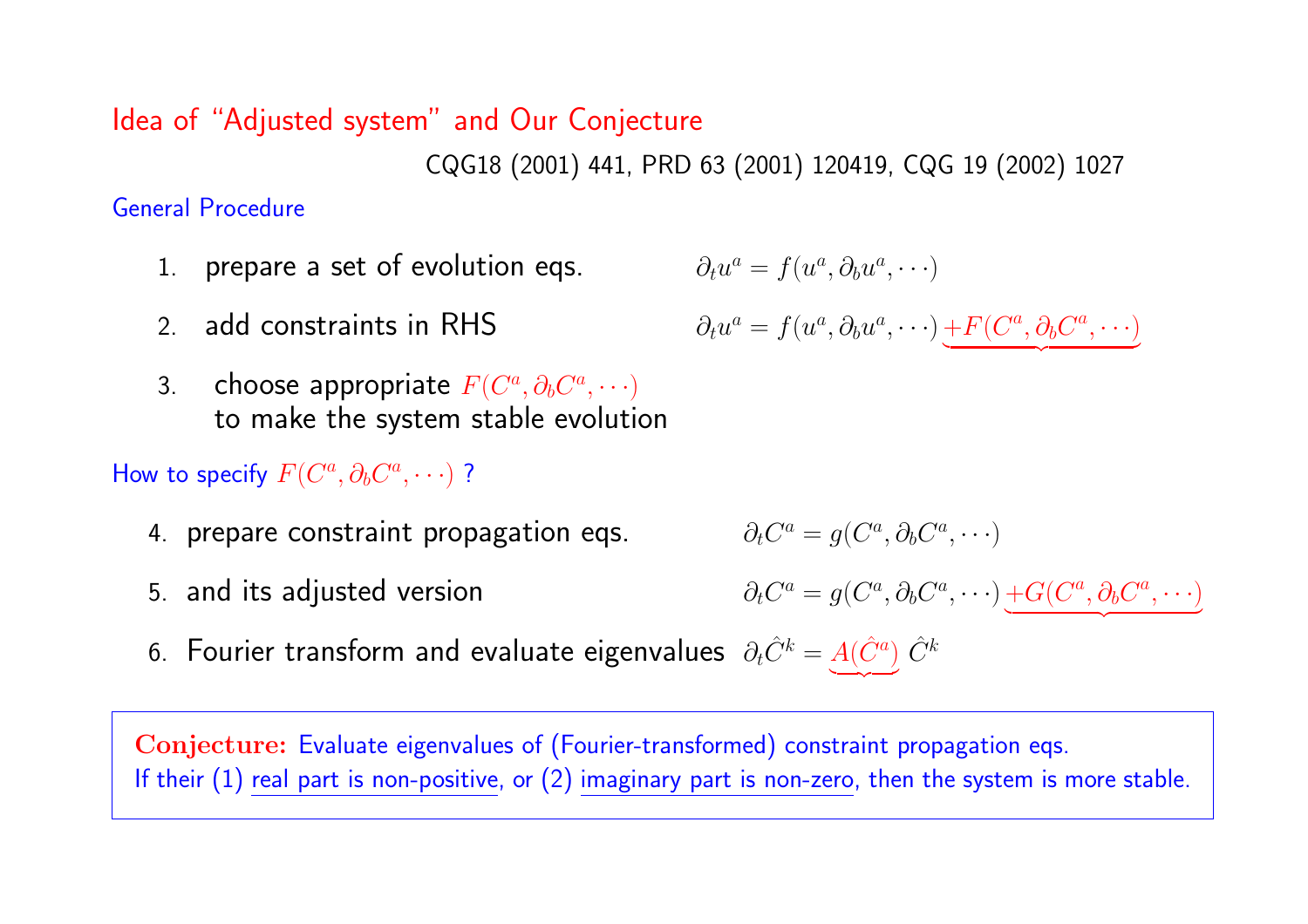### **Example: the Maxwell equations**

Yoneda HS, CQG <sup>18</sup> (2001) <sup>441</sup>

Maxwell evolution equations.

$$
\partial_t E_i = c \epsilon_i^{jk} \partial_j B_k + P_i C_E + Q_i C_B,
$$
\n
$$
\partial_t B_i = -c \epsilon_i^{jk} \partial_j E_k + R_i C_E + S_i C_B,
$$
\n
$$
\begin{cases}\n\text{sym. hyp} & \Leftrightarrow P_i = Q_i = R_i = S_i = 0, \\
\text{strongly hyp} & \Leftrightarrow (P_i - S_i)^2 + 4R_i Q_i > 0, \\
\text{weakly hyp} & \Leftrightarrow (P_i - S_i)^2 + 4R_i Q_i \ge 0\n\end{cases}
$$

Constraint propagation equations

$$
\partial_t C_E = (\partial_i P^i) C_E + P^i (\partial_i C_E) + (\partial_i Q^i) C_B + Q^i (\partial_i C_B),
$$
  
\n
$$
\partial_t C_B = (\partial_i R^i) C_E + R^i (\partial_i C_E) + (\partial_i S^i) C_B + S^i (\partial_i C_B),
$$
  
\n
$$
\begin{cases}\n\text{sym. hyp} & \Leftrightarrow Q_i = R_i, \\
\text{strongly hyp} & \Leftrightarrow (P_i - S_i)^2 + 4R_i Q_i > 0, \\
\text{weakly hyp} & \Leftrightarrow (P_i - S_i)^2 + 4R_i Q_i \ge 0\n\end{cases}
$$

CAFs?

$$
\partial_t \begin{pmatrix} \hat{C}_E \\ \hat{C}_B \end{pmatrix} = \begin{pmatrix} \partial_i P^i + P^i k_i & \partial_i Q^i + Q^i k_i \\ \partial_i R^i + R^i k_i & \partial_i S^i + S^i k_i \end{pmatrix} \partial_l \begin{pmatrix} \hat{C}_E \\ \hat{C}_B \end{pmatrix} \approx \begin{pmatrix} P^i k_i & Q^i k_i \\ R^i k_i & S^i k_i \end{pmatrix} \begin{pmatrix} \hat{C}_E \\ \hat{C}_B \end{pmatrix} =: T \begin{pmatrix} \hat{C}_E \\ \hat{C}_B \end{pmatrix}
$$
  
\n
$$
\Rightarrow \mathsf{CAFs} = (P^i k_i + S^i k_i \pm \sqrt{(P^i k_i + S^i k_i)^2 + 4(Q^i k_i R^j k_j - P^i k_i S^j k_j)})/2
$$

Therefore CAFs become negative-real when

 $P^i k_i + S^i k_i < 0, \qquad \textsf{and} \qquad Q^i k_i R^j k_j - P^i k_i S^j k_j < 0$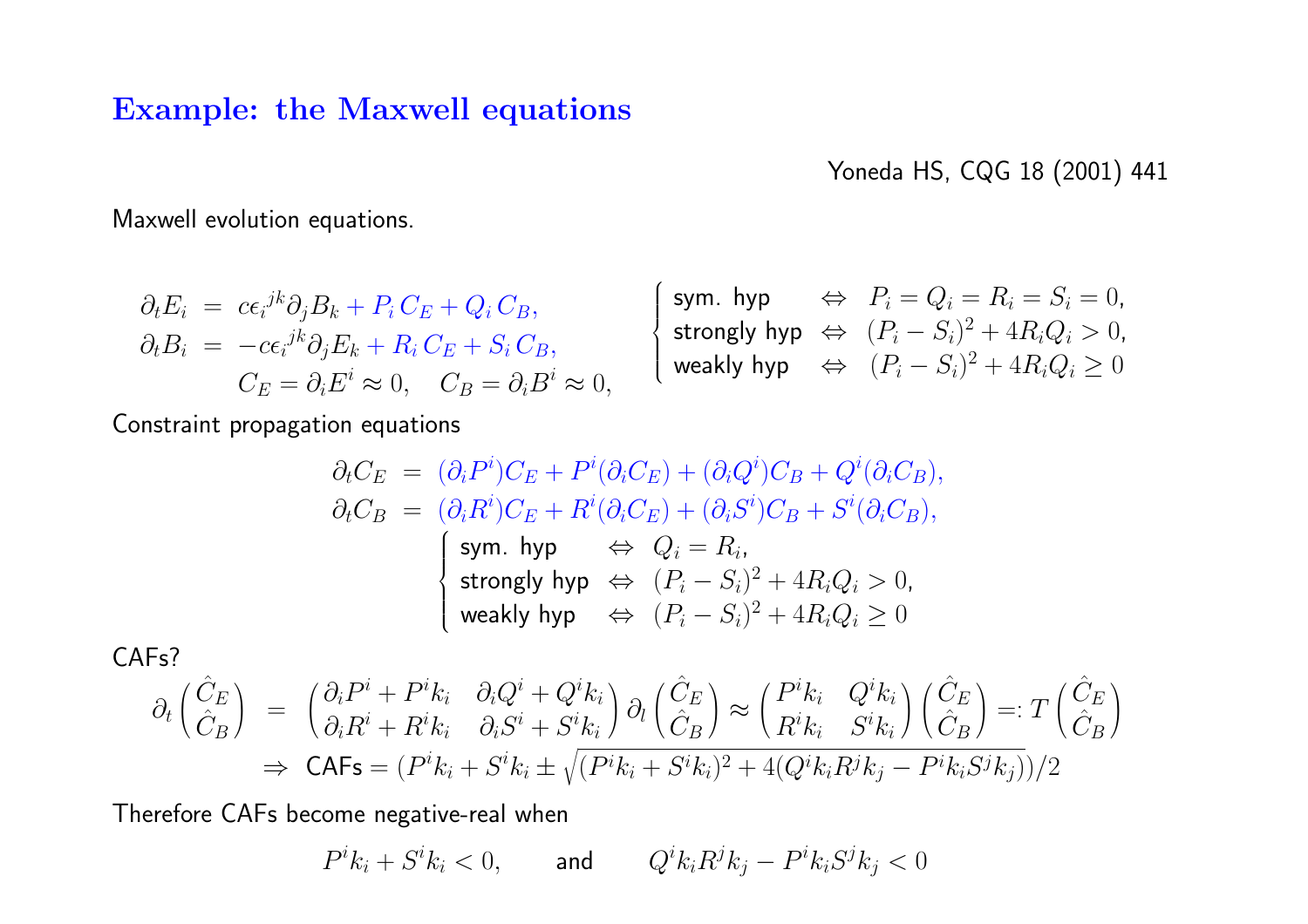# **HS original GR code (2002/October)**

Use the Cactus-code base structure (http://cactuscode.org)

- -- parallelize, parameter control, I/O, PUGH, elliptic solvers, ...
- -- original module for all GR part (initial data/ADMevolution)

Cactus/arrangements/GR/

## **PC cluster with 4 (2002/September)**

Pentium 4, 2.53GHz, 2GB each, 80 GHD each, gigabit ether

- $-$  about 1.2 x 10 $\textdegree$ 6 yen for total parts
- -- TurboLinux 7, Intel Fortran compiler, MPICH, ... all free
- -- possible up to 120^3 grid full GR simulation

Grant-in-Aid for Scientific Research Fund of JSPS, No.14740179 (2002-2005)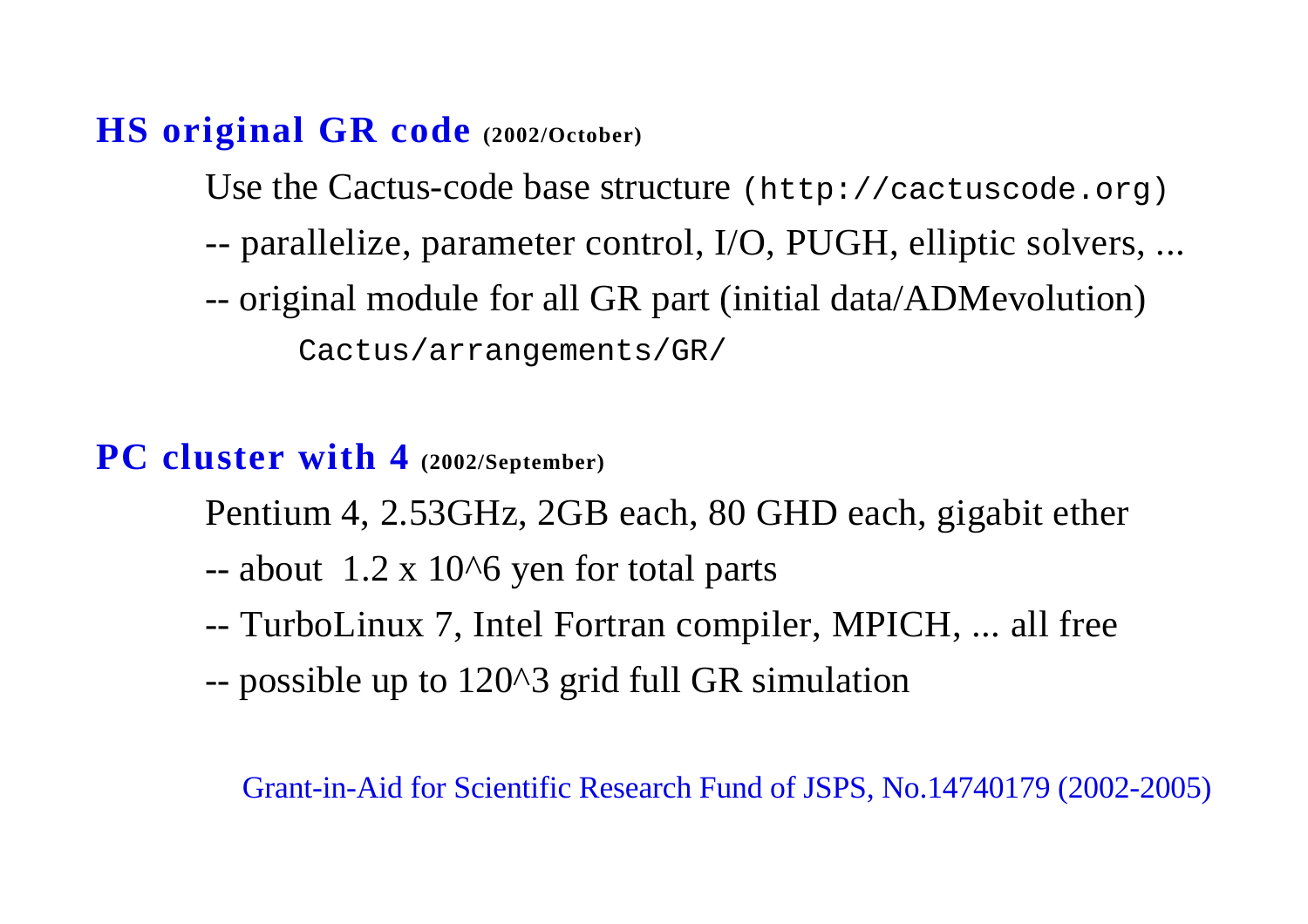### **<sup>3</sup> Adjusted ADM systems**

We adjust the standard ADM system using constraints as:

$$
\partial_t \gamma_{ij} = -2\alpha K_{ij} + \nabla_i \beta_j + \nabla_j \beta_i, \tag{1}
$$

$$
+P_{ij}\mathcal{H}+Q_{ij}^k\mathcal{M}_k+p_{ij}^k(\nabla_k\mathcal{H})+q_{ij}^k(\nabla_k\mathcal{M}_l),\qquad(2)
$$

$$
\partial_t K_{ij} = \alpha R_{ij}^{(3)} + \alpha K K_{ij} - 2\alpha K_{ik} K^k{}_j - \nabla_i \nabla_j \alpha + (\nabla_i \beta^k) K_{kj} + (\nabla_j \beta^k) K_{ki} + \beta^k \nabla_k K_{ij}^{(3)} + R_{ij} \mathcal{H} + S^k{}_{ij} \mathcal{M}_k + r^k{}_{ij} (\nabla_k \mathcal{H}) + s^{kl}{}_{ij} (\nabla_k \mathcal{M}_l),
$$
\n(4)

with constraint equations

$$
\mathcal{H} := R^{(3)} + K^2 - K_{ij} K^{ij}, \tag{5}
$$

$$
\mathcal{M}_i := \nabla_j K^j_i - \nabla_i K. \tag{6}
$$

We can write the adjusted constraint propagation equations as

$$
\partial_t \mathcal{H} = \text{(original terms)} + H_1^{mn}[(2)] + H_2^{imm} \partial_i[(2)] + H_3^{ijmn} \partial_i \partial_j[(2)] + H_4^{mn}[(4)], \qquad (7)
$$
\n
$$
\partial_t \mathcal{M}_i = \text{(original terms)} + M_{1i}^{mn}[(2)] + M_{2i}^{jmn} \partial_j[(2)] + M_{3i}^{mn}[(4)] + M_{4i}^{jmn} \partial_j[(4)].
$$
 (8)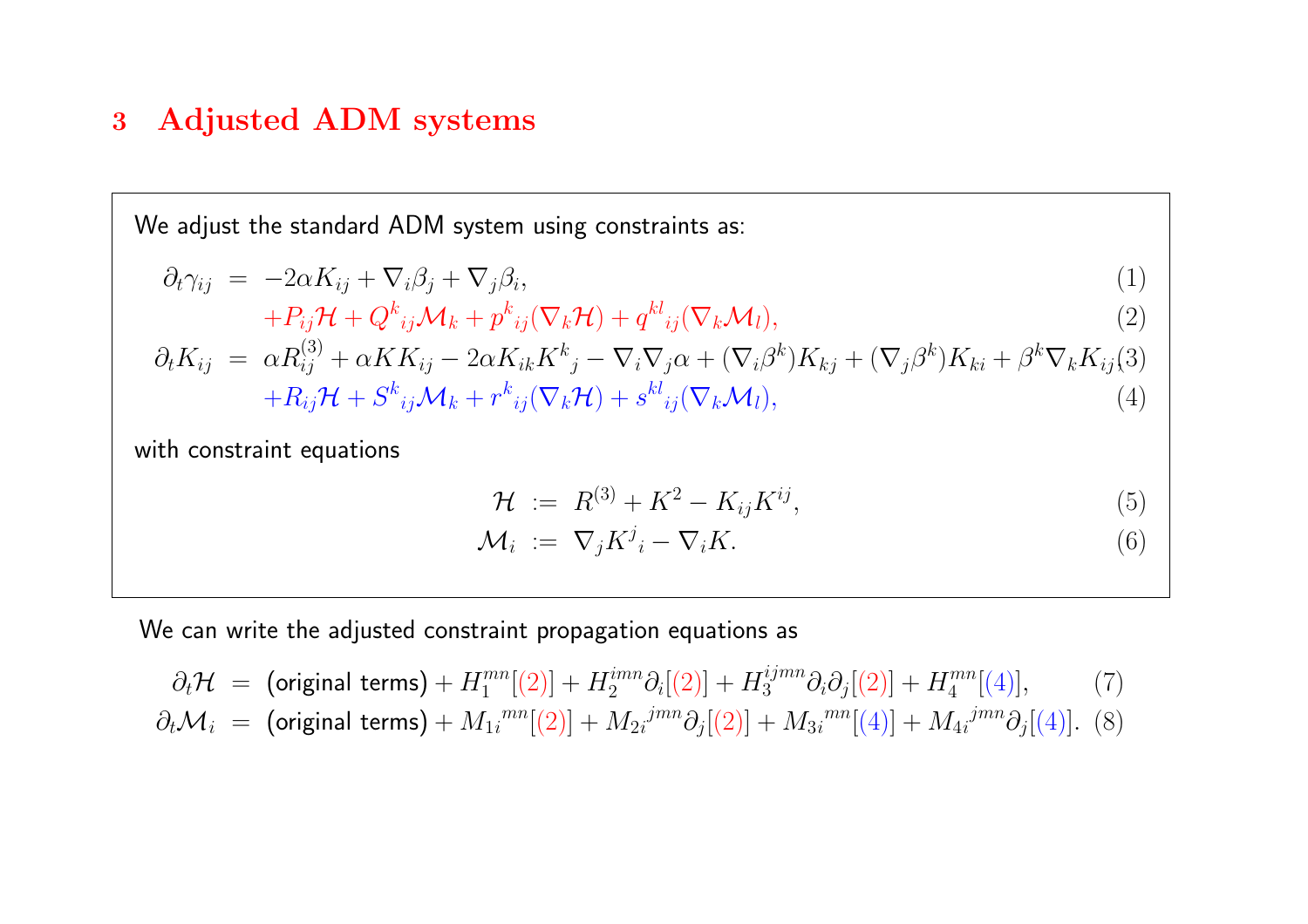#### **Example 1: standard ADM vs original ADM (in Schwarzschild coordinate)**



Figure 1: Amplification factors (AFs, eigenvalues of homogenized constraint propagation equations) are shown for the standard Schwarzschild coordinate, with (a) no adjustments, i.e., standard ADM, (b) original ADM ( $\kappa_F = -1/4$ ). The solid lines and the dotted lines with circles are real parts and imaginary parts, respectively. They are four lines each, but actually the two eigenvalues are zero for all cases. Plotting range is  $2 < r \le 20$  using Schwarzschild radial coordinate. We set  $k = 1, l = 2$ , and  $m = 2$  throughout the article.

$$
\partial_t \gamma_{ij} = -2\alpha K_{ij} + \nabla_i \beta_j + \nabla_j \beta_i,
$$
  
\n
$$
\partial_t K_{ij} = \alpha R_{ij}^{(3)} + \alpha K K_{ij} - 2\alpha K_{ik} K^k{}_j - \nabla_i \nabla_j \alpha + (\nabla_i \beta^k) K_{kj} + (\nabla_j \beta^k) K_{ki} + \beta^k \nabla_k K_{ij} + \kappa_F \alpha \gamma_{ij} \mathcal{H},
$$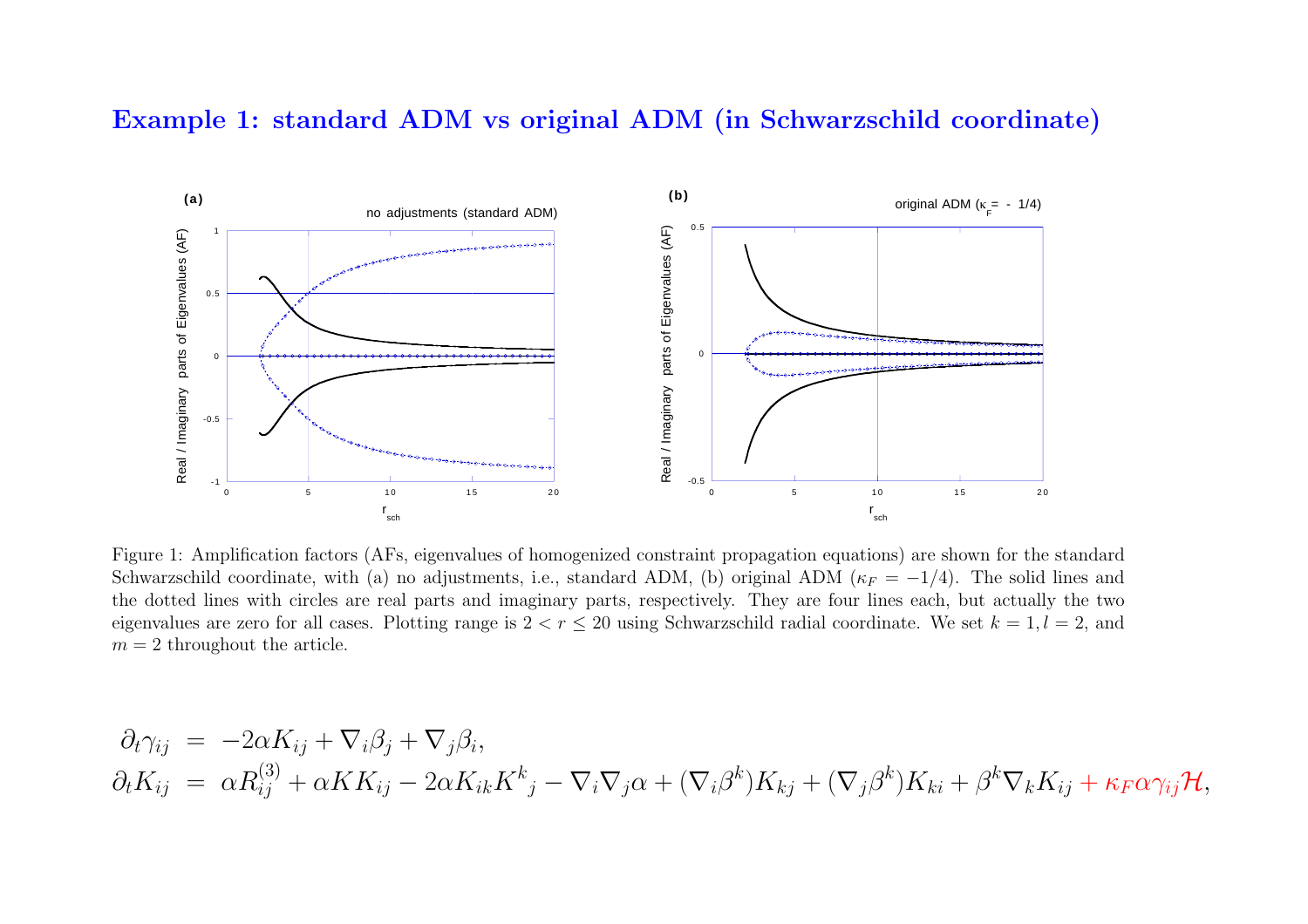### **Example 2: Detweiler-type adjusted (in Schwarzschild coord.)**



Figure 2: Amplification factors of the standard Schwarzschild coordinate, with Detweiler type adjustments. Multipliers used in the plot are (b)  $\kappa_L = +1/2$ , and (c)  $\kappa_L = -1/2$ .

$$
\partial_t \gamma_{ij} = \text{(original terms)} + P_{ij} \mathcal{H},
$$
\n
$$
\partial_t K_{ij} = \text{(original terms)} + R_{ij} \mathcal{H} + S^k_{ij} \mathcal{M}_k + s^{kl}_{ij} (\nabla_k \mathcal{M}_l),
$$
\nwhere  $P_{ij} = -\kappa_L \alpha^3 \gamma_{ij}, \quad R_{ij} = \kappa_L \alpha^3 (K_{ij} - (1/3) K \gamma_{ij}),$ \n
$$
S^k_{\ \ ij} = \kappa_L \alpha^2 [3(\partial_{(i}\alpha)\delta^k_{j)} - (\partial_l \alpha) \gamma_{ij} \gamma^{kl}], \quad s^{kl}_{\ \ ij} = \kappa_L \alpha^3 [\delta^k_{(i}\delta^l_{j)} - (1/3) \gamma_{ij} \gamma^{kl}],
$$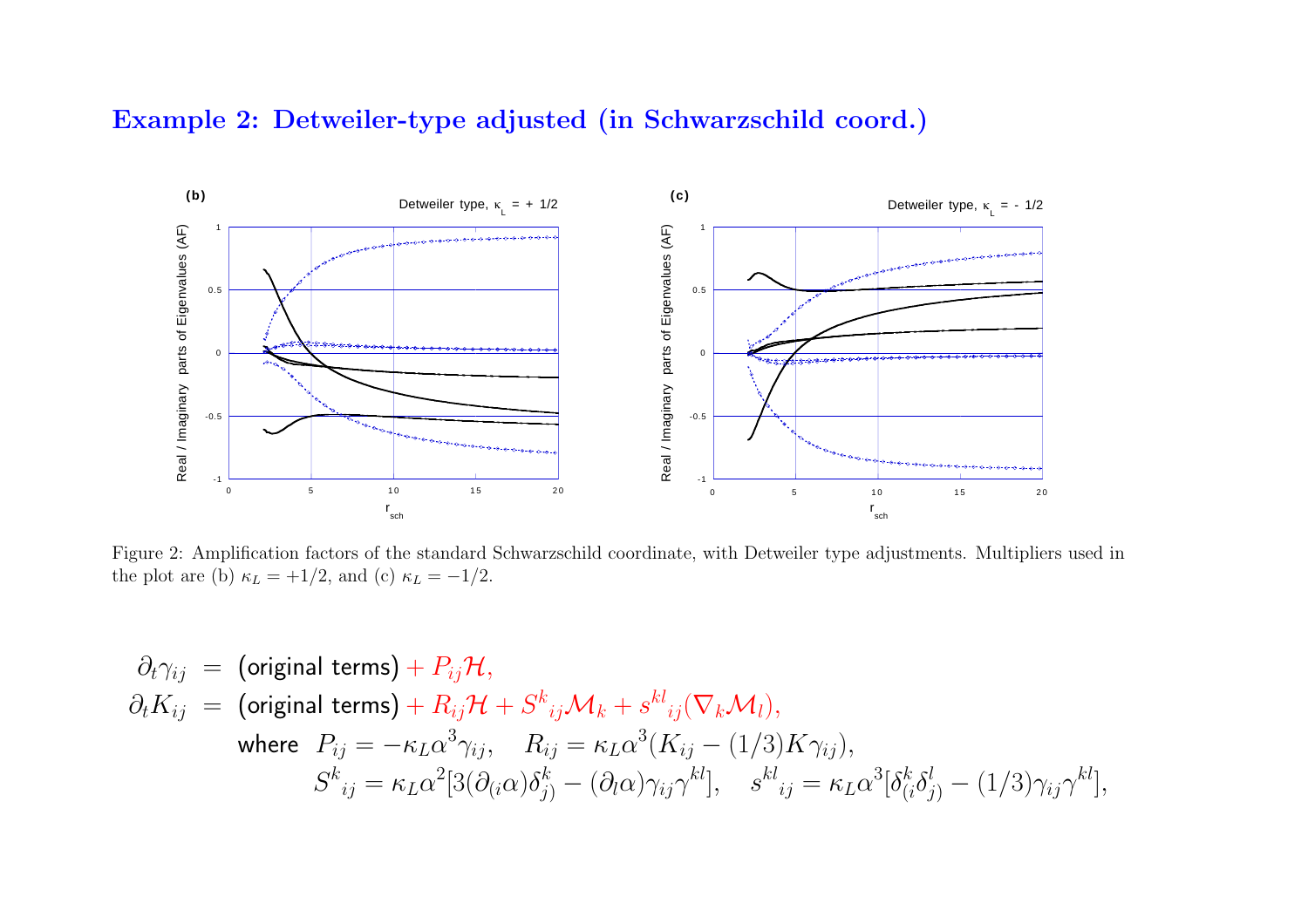### **Comparisons of Adjusted ADM systems (Teukolsky wave) 3-dim, harmonic slice, periodic BC HS original Cactus/GR code**



Figure 1: Violation of Hamiltonian constraints versus time: Adjusted ADM systems applied for Teukolsky wave initial data evolution with harmonic slicing, and with periodic boundary condition. Cactus/GR/evolveADMeq code was used. Grid =  $24^3$ ,  $\Delta x = 0.25$ , iterative Crank-Nicholson method.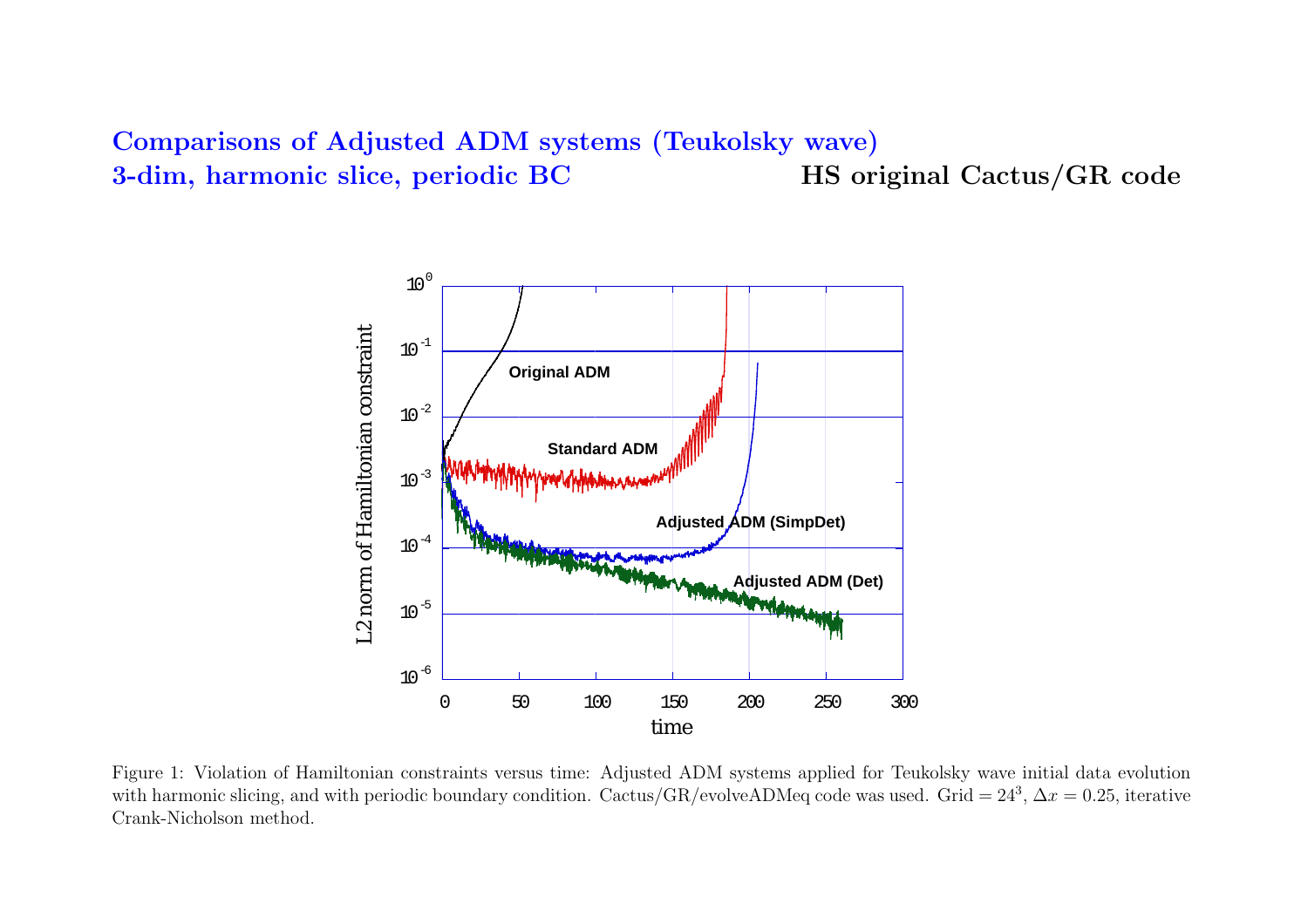strategy <sup>1</sup> Shibata-Nakamura's (Baumgarte-Shapiro's) modifications to the standard ADM

 $-$  define new variables  $(\phi,\tilde\gamma_{ij},K,\tilde A_{ij},\tilde\Gamma^i)$ , instead of the ADM's  $(\gamma_{ij},K_{ij})$  where

$$
\tilde{\gamma}_{ij} \equiv e^{-4\phi} \gamma_{ij}, \qquad \tilde{A}_{ij} \equiv e^{-4\phi} (K_{ij} - (1/3) \gamma_{ij} K), \qquad \tilde{\Gamma}^i \equiv \tilde{\Gamma}^i_{jk} \tilde{\gamma}^{jk},
$$

use momentum constraint in  $\Gamma^i$ -eq., and impose  ${\rm det}\tilde{\gamma}_{ij}=1$  during the evolutions.

**–** The set of evolution equations become

$$
(\partial_t - \mathcal{L}_{\beta})\phi = -(1/6)\alpha K,
$$
  
\n
$$
(\partial_t - \mathcal{L}_{\beta})\tilde{\gamma}_{ij} = -2\alpha \tilde{A}_{ij},
$$
  
\n
$$
(\partial_t - \mathcal{L}_{\beta})K = \alpha \tilde{A}_{ij}\tilde{A}^{ij} + (1/3)\alpha K^2 - \gamma^{ij}(\nabla_i \nabla_j \alpha),
$$
  
\n
$$
(\partial_t - \mathcal{L}_{\beta})\tilde{A}_{ij} = -e^{-4\phi}(\nabla_i \nabla_j \alpha)^{TF} + e^{-4\phi} \alpha R_{ij}^{(3)} - e^{-4\phi} \alpha (1/3)\gamma_{ij}R^{(3)} + \alpha(K\tilde{A}_{ij} - 2\tilde{A}_{ik}\tilde{A}^k)
$$
  
\n
$$
\partial_t \tilde{\Gamma}^i = -2(\partial_j \alpha)\tilde{A}^{ij} - (4/3)\alpha(\partial_j K)\tilde{\gamma}^{ij} + 12\alpha \tilde{A}^{ji}(\partial_j \phi) - 2\alpha \tilde{A}_k{}^j(\partial_j \tilde{\gamma}^{ik}) - 2\alpha \tilde{\Gamma}^k{}_{lj}\tilde{A}^j{}_{k}\tilde{\gamma}^{il}
$$
  
\n
$$
-\partial_j (\beta^k \partial_k \tilde{\gamma}^{ij} - \tilde{\gamma}^{kj}(\partial_k \beta^i) - \tilde{\gamma}^{ki}(\partial_k \beta^j) + (2/3)\tilde{\gamma}^{ij}(\partial_k \beta^k))
$$

$$
R_{ij} = \partial_k \Gamma_{ij}^k - \partial_i \Gamma_{kj}^k + \Gamma_{ij}^m \Gamma_{mk}^k - \Gamma_{kj}^m \Gamma_{mi}^k =: \tilde{R}_{ij} + R_{ij}^\phi
$$
  
\n
$$
R_{ij}^\phi = -2\tilde{D}_i \tilde{D}_j \phi - 2\tilde{g}_{ij} \tilde{D}^l \tilde{D}_l \phi + 4(\tilde{D}_i \phi)(\tilde{D}_j \phi) - 4\tilde{g}_{ij}(\tilde{D}^l \phi)(\tilde{D}_l \phi)
$$
  
\n
$$
\tilde{R}_{ij} = -(1/2)\tilde{g}^{lm} \partial_{lm} \tilde{g}_{ij} + \tilde{g}_{ki} \partial_{jj} \tilde{\Gamma}^k + \tilde{\Gamma}^k \tilde{\Gamma}_{(ij)k} + 2\tilde{g}^{lm} \tilde{\Gamma}_{li}^k \tilde{\Gamma}_{jjkm} + \tilde{g}lm \tilde{\Gamma}_{im}^k \tilde{\Gamma}_{klj}
$$

**–** No explicit explanations why this formulation works better. AEI group (2000): the replacement by momentum constraint is essential.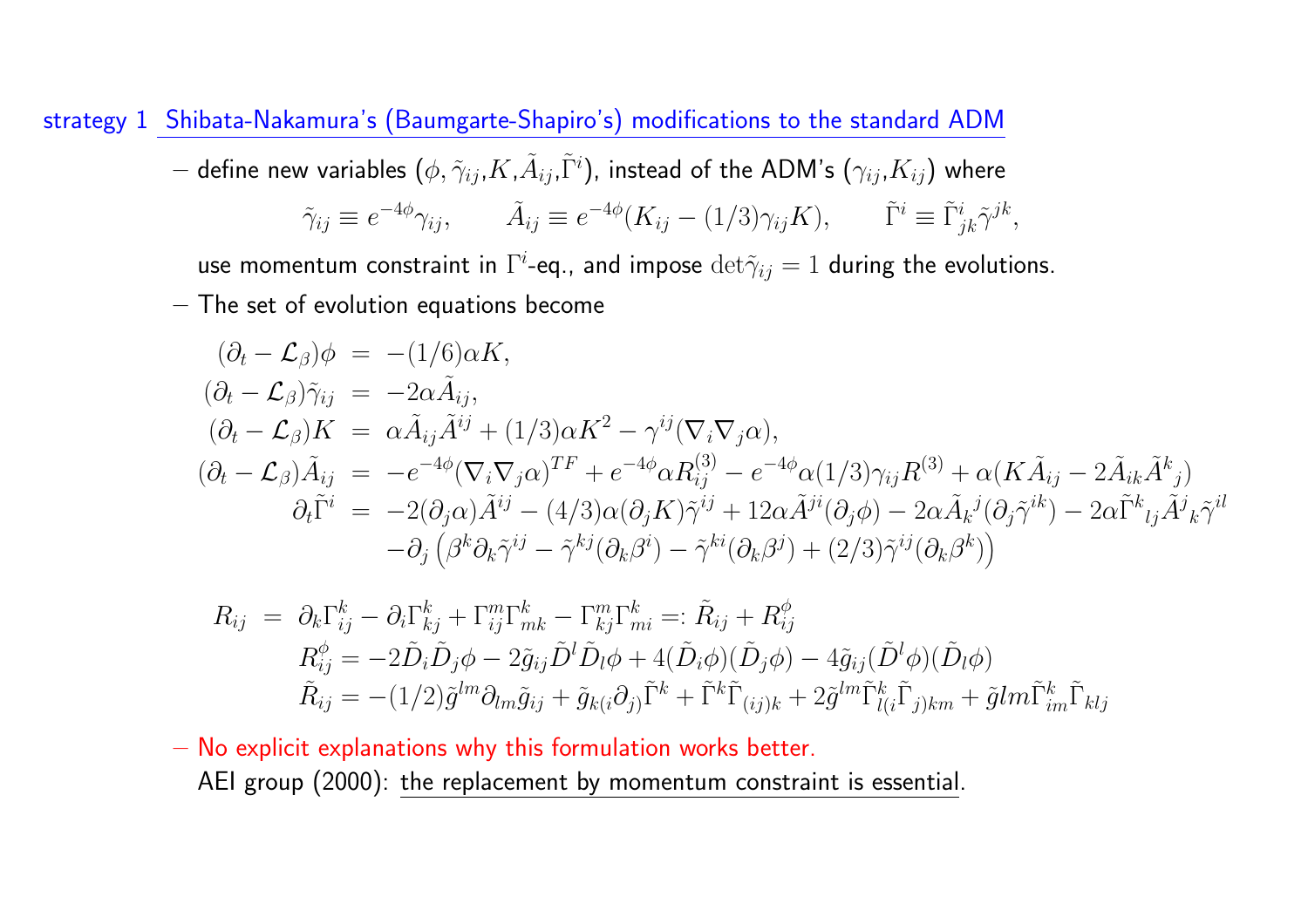### **Constraint Amplification Factors with each adjustment**

|                                  | adjustment                                                                                         | <b>CAFs</b>                                                                                                         |     | effect of the adjustment                                      |          |
|----------------------------------|----------------------------------------------------------------------------------------------------|---------------------------------------------------------------------------------------------------------------------|-----|---------------------------------------------------------------|----------|
| $\partial_t \phi$                | $\kappa_{\phi\mathcal{H}}\,\alpha\mathcal{H}$                                                      | $(0,0,\pm\sqrt{-k^2(*3)},8\kappa_{\phi\mathcal{H}}k^2)$                                                             | no  | $\kappa_{\phi\mathcal{H}} < 0$ makes 1 Neg.                   |          |
| $\partial_t \phi$                | $\kappa_{\phi \mathcal{G}} \, \alpha \tilde{D}_k \mathcal{G}^k$                                    | $(0,0,\pm\sqrt{-k^2}(*2)$ , long expressions)                                                                       | yes | $\kappa_{\phi\mathcal{G}} < 0$ makes 2 Neg. 1 Pos.            |          |
| $\partial_t \tilde \gamma_{ij}$  | $\kappa_{SD} \, \alpha \tilde \gamma_{ij} \mathcal{H}$                                             | $(0,0,\pm\sqrt{-k^2}(*3),(3/2)\kappa_{SD}k^2)$                                                                      | yes | $\kappa_{SD} < 0$ makes 1 Neg.                                | Case (B) |
| $\partial_t \tilde{\gamma}_{ij}$ | $\kappa_{\tilde{\gamma} \mathcal{G} 1} \, \alpha \tilde{\gamma}_{ij} \tilde{D}_k \mathcal{G}^k$    | $(0,0,\pm\sqrt{-k^2(*2})$ , long expressions)                                                                       | yes | $\kappa_{\tilde{\gamma}g_1} > 0$ makes 1 Neg.                 |          |
| $\partial_t \tilde \gamma_{ij}$  | $\kappa_{\tilde{\gamma} \mathcal{G} 2}\, \alpha \tilde{\gamma}_{k(i} \tilde{D}_{j)} \mathcal{G}^k$ | $(0,0, (1/4)k^2\kappa_{\tilde{\gamma}g_2} \pm \sqrt{k^2(-1+k^2\kappa_{\tilde{\gamma}g_2}/16)}(*2),$                 | yes | $\kappa_{\tilde{\gamma}G2}$ < 0 makes 6 Neg. 1 Pos. Case (E1) |          |
|                                  |                                                                                                    | long expressions)                                                                                                   |     |                                                               |          |
| $\partial_t \tilde{\gamma}_{ij}$ | $\kappa_{\tilde{\gamma}S1} \alpha \tilde{\gamma}_{ij} S$                                           | $(0, 0, \pm \sqrt{-k^2}(*3), 3\kappa_{\tilde{\gamma}} s_1)$                                                         | no  | $\kappa_{\tilde{\gamma}S1}$ < 0 makes 1 Neg.                  |          |
| $\partial_t \tilde \gamma_{ij}$  | $\kappa_{\tilde{\gamma} \mathcal{S} 2} \, \alpha D_i \tilde{D}_j \mathcal{S}$                      | $(0,0,\pm\sqrt{-k^2}(*3),-\kappa_{\tilde{\gamma} \mathcal{S} 2} k^2)$                                               | no  | $\kappa_{\tilde{\gamma}S2} > 0$ makes 1 Neg.                  |          |
| $\partial_t K$                   | $\kappa_{K\mathcal{M}} \alpha \tilde{\gamma}^{jk} (\tilde{D}_i \mathcal{M}_k)$                     | $(0,0,0,\pm\sqrt{-k^2}(*2),$<br>$(1/3)\kappa_{K\mathcal{M}}k^2 \pm (1/3)\sqrt{k^2(-9+k^2\kappa_{K\mathcal{M}}^2)})$ | no  | $\kappa_{K\mathcal{M}} < 0$ makes 2 Neg.                      |          |
|                                  | $\partial_t A_{ij}$ $\kappa_{AM1} \alpha \tilde{\gamma}_{ij} (\tilde{D}^k \mathcal{M}_k)$          | $(0,0,\pm\sqrt{-k^2}(*3), -\kappa_{A\mathcal{M}1}k^2)$                                                              | yes | $\kappa_{A\mathcal{M}1} > 0$ makes 1 Neg.                     |          |
|                                  | $\partial_t \tilde{A}_{ij}$ $\kappa_{A\mathcal{M}2} \alpha(\tilde{D}_{(i}\mathcal{M}_j))$          | $(0,0, -k^2 \kappa_{A\mathcal{M}2}/4 \pm \sqrt{k^2(-1+k^2 \kappa_{A\mathcal{M}2}/16)}(*2)$ ,<br>long expressions)   | yes | $\kappa_{A\mathcal{M}2} > 0$ makes 7 Neg                      | Case (D) |
| $\partial_t A_{ij}$              | $\kappa_{A\mathcal{A}1} \alpha \tilde{\gamma}_{ij} \mathcal{A}$                                    | $(0, 0, \pm \sqrt{-k^2}(*3), 3\kappa_{A,A1})$                                                                       | yes | $\kappa_{A\mathcal{A}1} < 0$ makes 1 Neg.                     |          |
| $\partial_t A_{ij}$              | $\kappa_{A\mathcal{A}2} \,\alpha \tilde{D}_i \tilde{D}_j \mathcal{A}$                              | $(0,0,\pm\sqrt{-k^2}(*3), -\kappa_{AA2}k^2)$                                                                        | yes | $\kappa_{A\mathcal{A}2}>0$ makes 1 Neg.                       |          |
| $\partial_t \tilde{\Gamma}^i$    | $\kappa_{\tilde{\Gamma}\mathcal{H}}\,\alpha\tilde{D}^i\mathcal{H}$                                 | $(0, 0, \pm \sqrt{-k^2}(*3), -\kappa_{AA2}k^2)$                                                                     | no  | $\kappa_{\tilde{\Gamma}\mathcal{H}} > 0$ makes 1 Neg.         |          |
| $\partial_t \tilde{\Gamma}^i$    | $\kappa_{\tilde{\Gamma}\mathcal{G} 1}\,\alpha \mathcal{G}^i$                                       | $(0,0,(1/2)\kappa_{\tilde{\Gamma}\mathcal{G}1}\pm\sqrt{-k^2+\kappa_{\tilde{\Gamma}\mathcal{G}1}^2(*2)}$ , long.)    | yes | $\kappa_{\tilde{\Gamma}G1} < 0$ makes 6 Neg. 1 Pos. Case (E2) |          |
| $\partial_t \tilde{\Gamma}^i$    | $\kappa_{\tilde{\Gamma}\mathcal{G}2} \, \alpha \tilde{D}^j \tilde{D}_j \mathcal{G}^i$              | $(0,0,-(1/2)\kappa_{\tilde{\Gamma}\mathcal{G}2} \pm \sqrt{-k^2 + \kappa_{\tilde{\Gamma}\mathcal{G}2}^2(*)$ , long.) | yes | $\kappa_{\tilde{\Gamma}G2} > 0$ makes 2 Neg. 1 Pos.           |          |
| $\partial_t \tilde{\Gamma}^i$    | $\kappa_{\tilde{\Gamma}\mathcal{G}3} \alpha \tilde{D}^i \tilde{D}_j \mathcal{G}^j$                 | $(0,0,-(1/2)\kappa_{\tilde{\Gamma}\mathcal{G}3}\pm\sqrt{-k^2+\kappa_{\tilde{\Gamma}\mathcal{G}3}^2(*2)}$ , long.)   | yes | $\kappa_{\tilde{\Gamma}G3} > 0$ makes 2 Neg. 1 Pos.           |          |

Yoneda-HS, PRD66 (2002) <sup>124003</sup>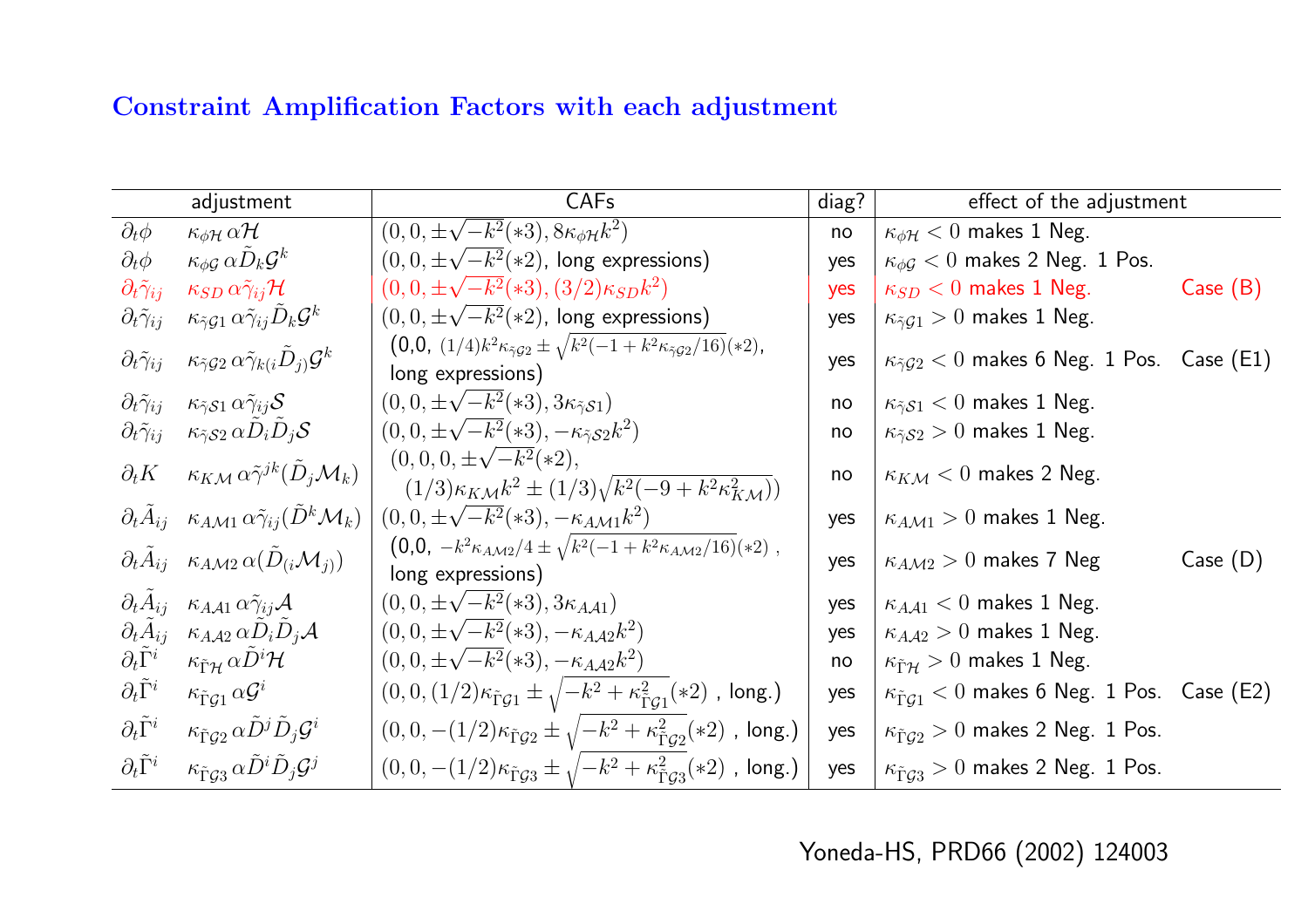# **An Evolution of Adjusted BSSN Formulation by Yo-Baumgarte-Shapiro, PRD <sup>66</sup> (2002) <sup>084026</sup>**



**Kerr-Schild BH (0.9 J/M), excision with cube,** <sup>1</sup> <sup>+</sup> log**-lapse,** Γ**-driver shift.**

$$
\partial_t \tilde{\Gamma}^i = (\cdots) + \frac{2}{3} \tilde{\Gamma}^i \beta^i_{,j} - (\chi + \frac{2}{3}) \mathcal{G}^i \beta^j_{,j} \qquad \chi = 2/3 \text{ for (A4)-(A8)}
$$
  

$$
\partial_t \tilde{\gamma}_{ij} = (\cdots) - \kappa \alpha \tilde{\gamma}_{ij} \mathcal{H} \qquad \qquad \kappa = 0.1 \sim 0.2 \text{ for (A5), (A6) and (A8)}
$$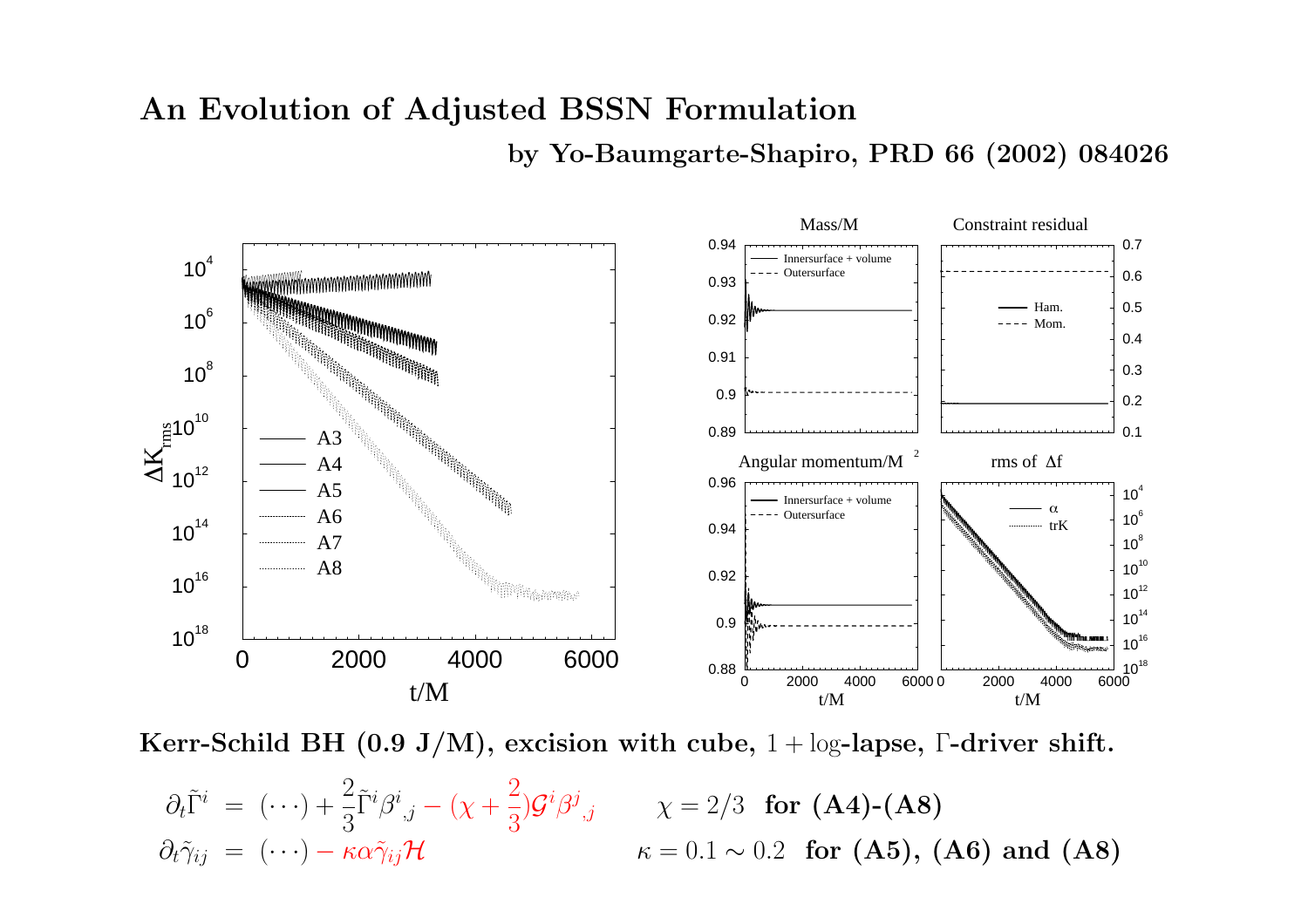